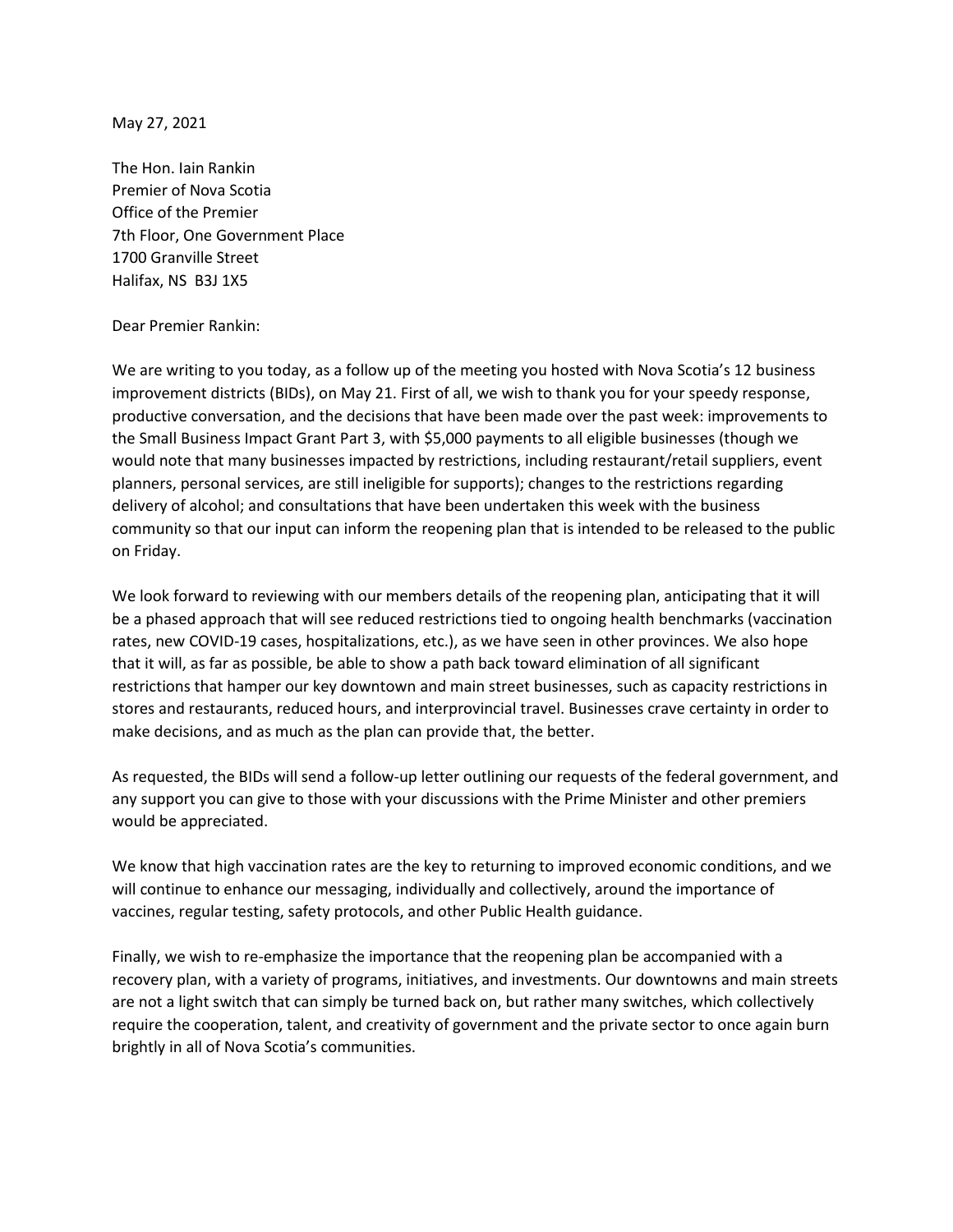Sincerely,

Downtown Dartmouth Business Commission Tim Rissesco, Executive Director, tim@downtowndartmouth.ca, 902-430-8236

Downtown Halifax Business Commission Paul MacKinnon, Chief Executive Officer, paul@downtownhalifax.ca, 902-483-5148

Downtown Truro Partnership Rochelle Roberts, Executive Director, rochelle@downtowntruro.ca, 902-895-7800

Kentville Business Community Genevieve Allen Hearn, Executive Director, info@kentvillebusiness.ca, 902-679-2328

North End Business Association Tracy Jackson, Executive Director, tracy@gonorthhalifax.com, 902-483-1896

Porters Lake Business Association Chris Atwood, Executive Director, chrisr.atwood@cbdc.ca, 902-414-8426

Quinpool Road Mainstreet District Association Karla Nicholson, Executive Director, karla@quinpoolroad.ca, 902-209-2210

Sackville Business Association Michelle Champniss, Executive Director, michelle@sackvillebusiness.com, 902-430-2377

Spring Garden Area Business Association Sue Uteck, Executive Director, sue@springgardenarea.com, 782-414-0700

Spryfield Business Commission Bruce Holland, Executive Director, bruce@discoverspryfield.ca, 902-452-7472

Sydney Downtown Development Association Michelle Wilson, Executive Director, michelle@downtownsydney.ca, 902-304-9996

The Village On Main – Community Improvement District Graziella Grbac, Executive Director, graziella@villageonmain.ca, 902-407-3533, 902-229-6711

C<sub>c</sub>:

The Hon. Labi Kousoulis, Minister of the Department of Inclusive Economic Growth The Hon. Zach Churchill, Minister of the Department of Health and Wellness Scott Farmer, Deputy Minister of the Department of Inclusive Economic Growth Bernie Miller, Deputy Minister of the Office of Strategy Management Duff Montgomerie, Deputy Minister of Advanced Labour and Education